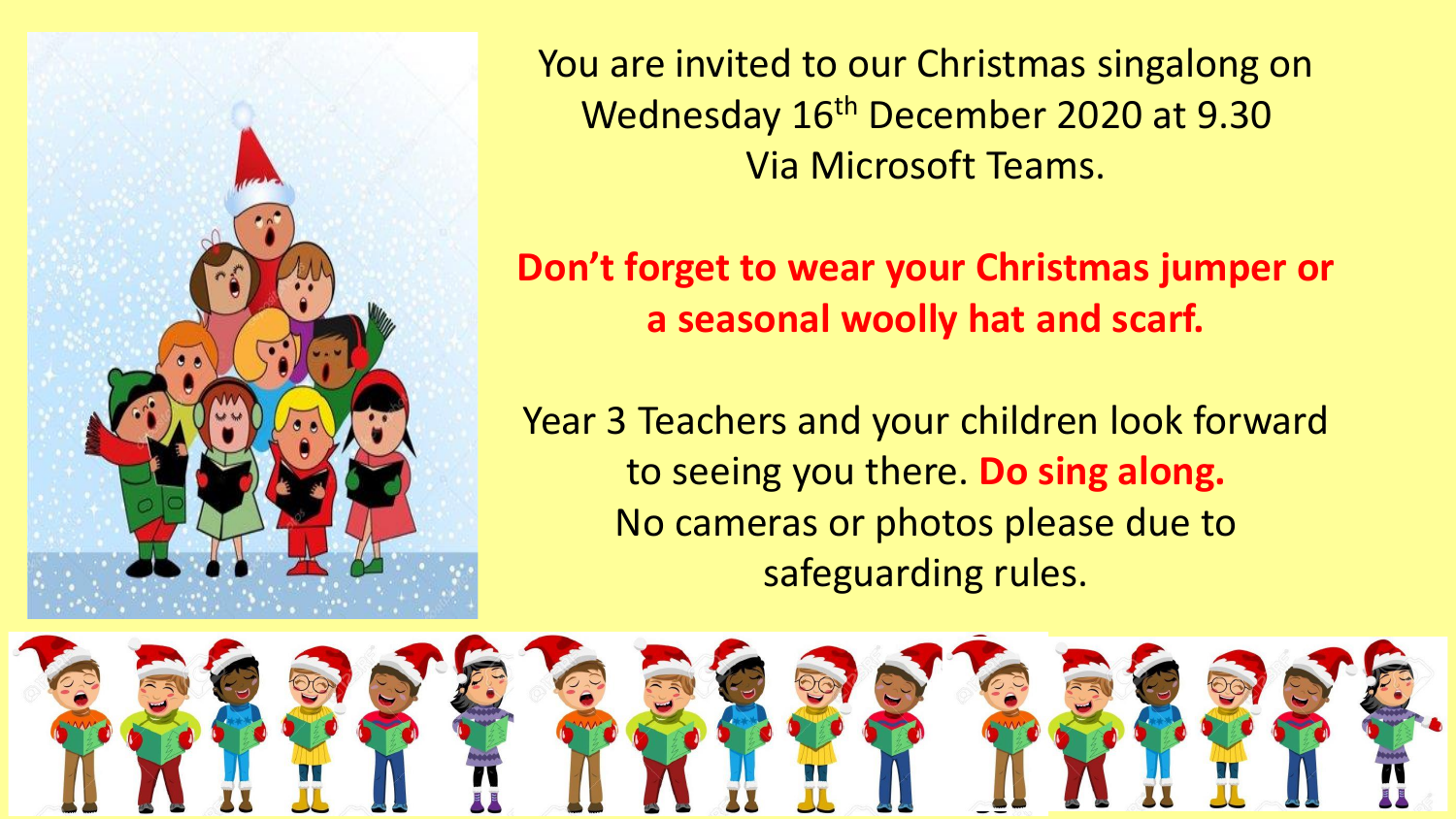

You can start learning your Christmas Carols using the links and lyrics provided. Enjoy and have fun!

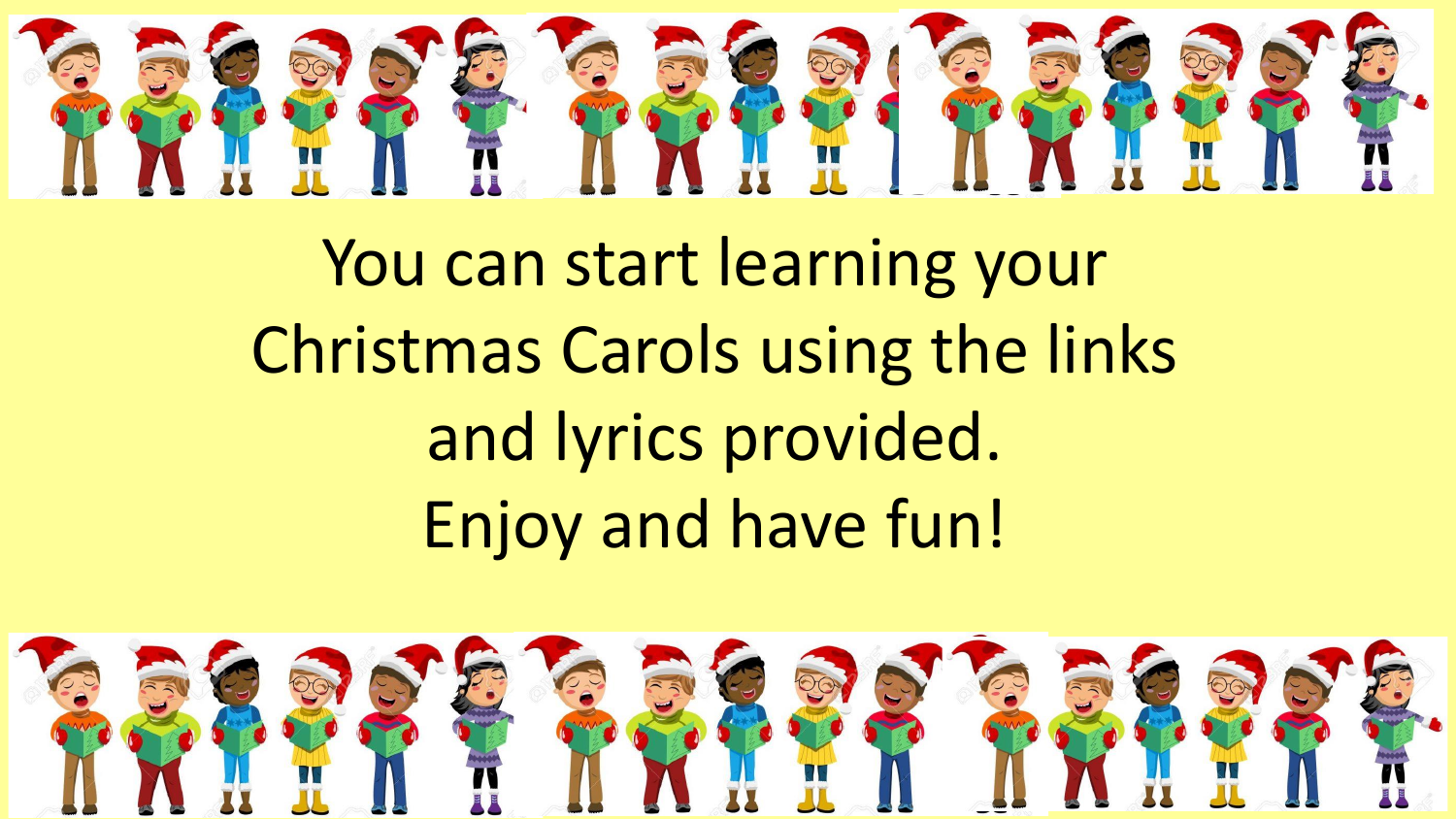# Rockin' around the Christmas tree at the Christmas Party Hop

Play (k)

Rocking Around the Christmas tree <https://www.youtube.com/watch?v=t3HJgCcSUqQ> Rockin' around the Christmas tree At the Christmas party hop Mistletoe hung where you can see Every couple tries to stop

Rockin' around the Christmas tree Let the Christmas spirit ring Later we'll have some pumpkin pie And we'll do some caroling You will get a sentimental feeling when you hear Voices singing, let's be jolly Deck the halls with boughs of holly

Rockin' around the Christmas tree Have a happy holiday Everyone dancin' merrily In the new old-fashioned way

You will get a sentimental feeling when you hear Voices singing, let's be jolly Deck the halls with boughs of holly Rockin' around the Christmas tree Have a happy holiday Everyone dancin' merrily In the new old-fashioned way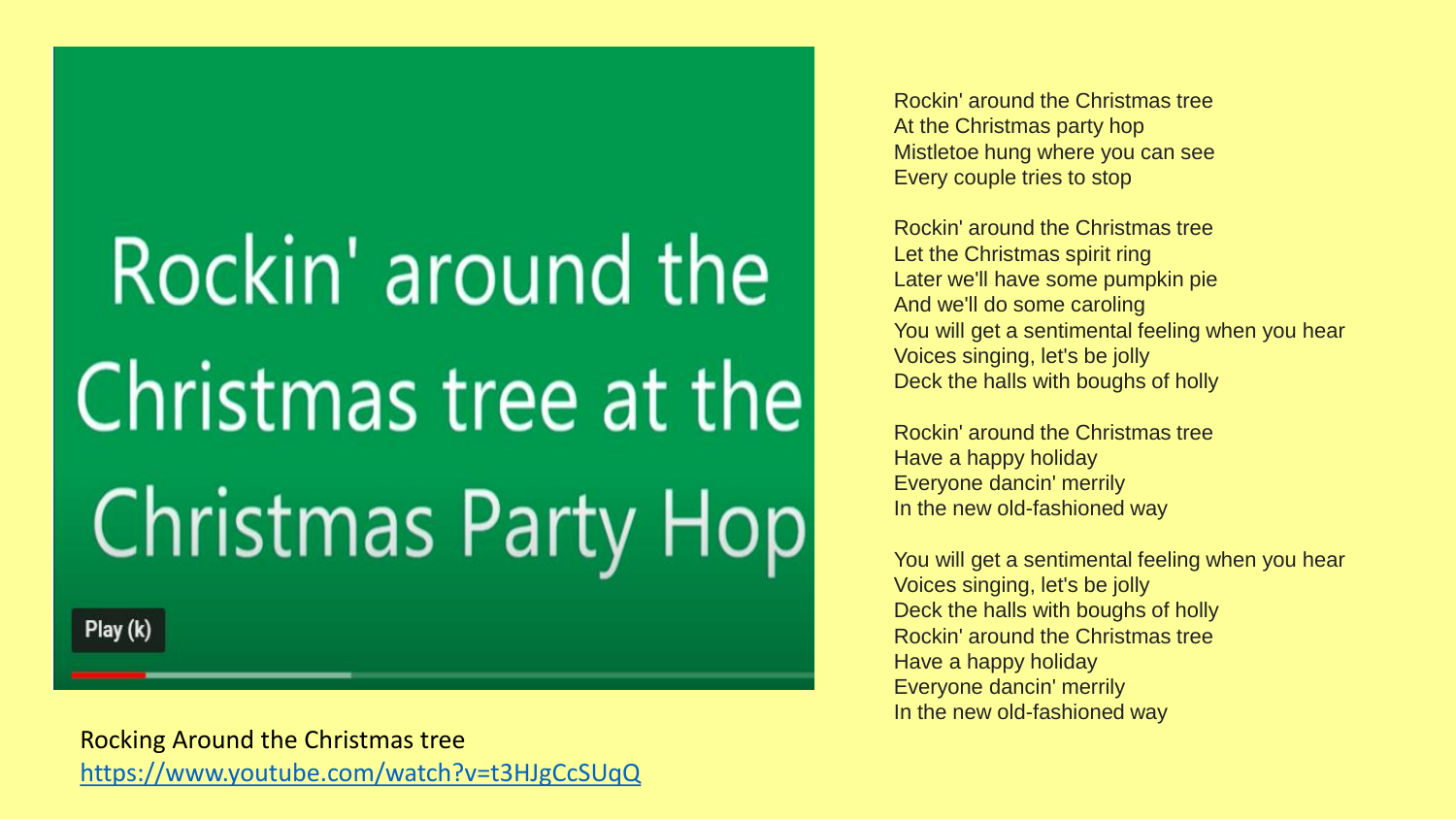

# Have a holly Jolly Christmas

[Singing Hands: Holly Jolly Christmas -](https://www.youtube.com/watch?v=Wo0sIT3JhwM) Makaton Sign Language – YouTube

Have a holly, jolly Christmas It's the best time of the year I don't know if there'll be snow But have a cup of cheer

### chorus

Have a holly, jolly Christmas And when you walk down the street Say hello to friends you know And everyone you meet Oh, ho the mistletoe Hung where you can see Somebody waits for you Kiss him once for me

## chorus

Have a holly, jolly Christmas And in case you didn't hear Oh by golly have a holly jolly Christmas This year **Chorus**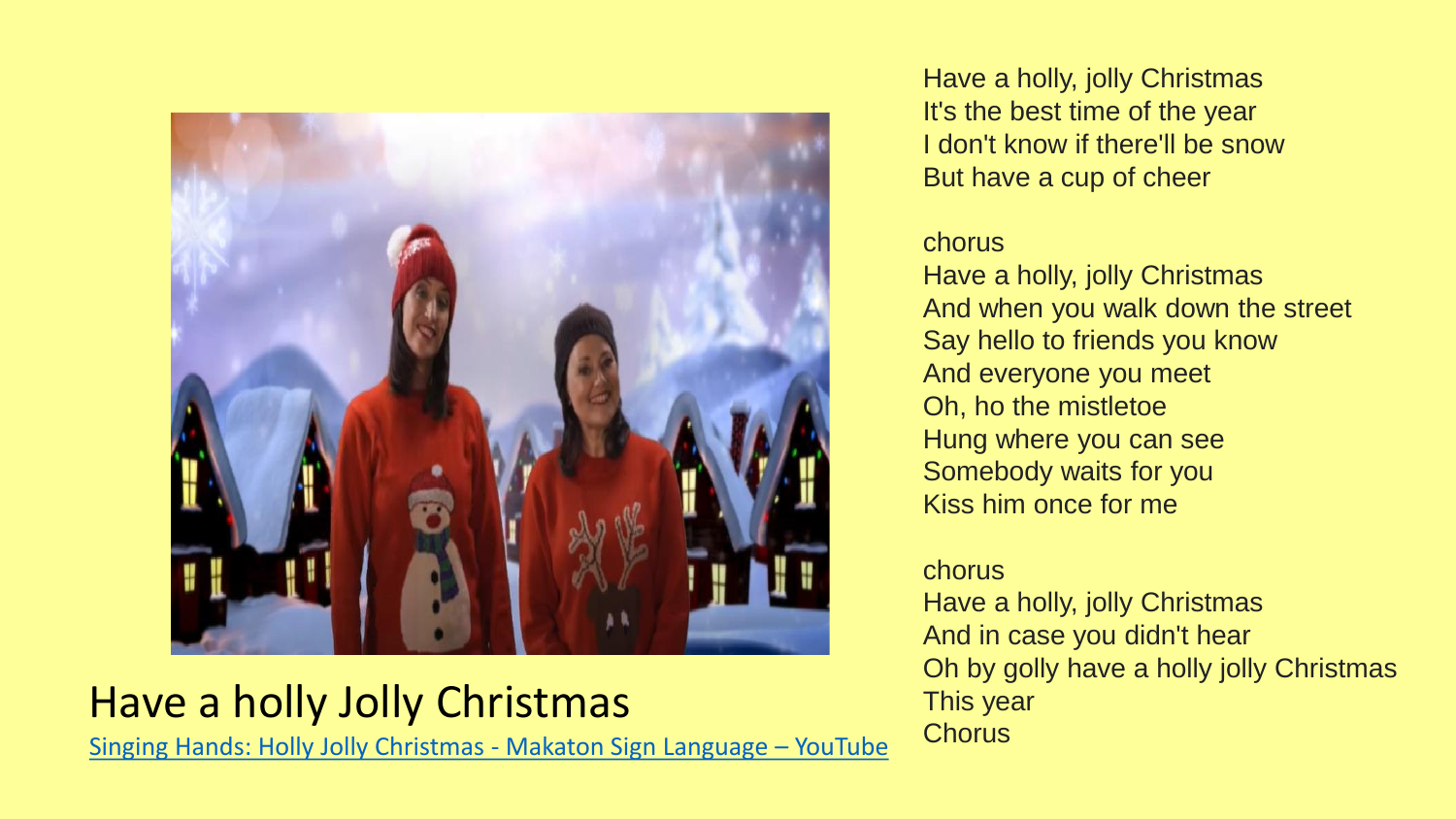

[Holly Jolly Christmas Lyrics -](https://www.youtube.com/watch?v=nVMCUtsmWmQ) Burl Ives - YouTube

Have a holly, jolly Christmas with Lyrics **Exercise 2018** Chorus

Have a holly, jolly Christmas It's the best time of the year I don't know if there'll be snow But have a cup of cheer

#### chorus

Have a holly, jolly Christmas And when you walk down the street Say hello to friends you know And everyone you meet Oh, ho the mistletoe Hung where you can see Somebody waits for you Kiss him once for me

#### chorus

Have a holly, jolly Christmas And in case you didn't hear Oh by golly have a holly jolly Christmas This year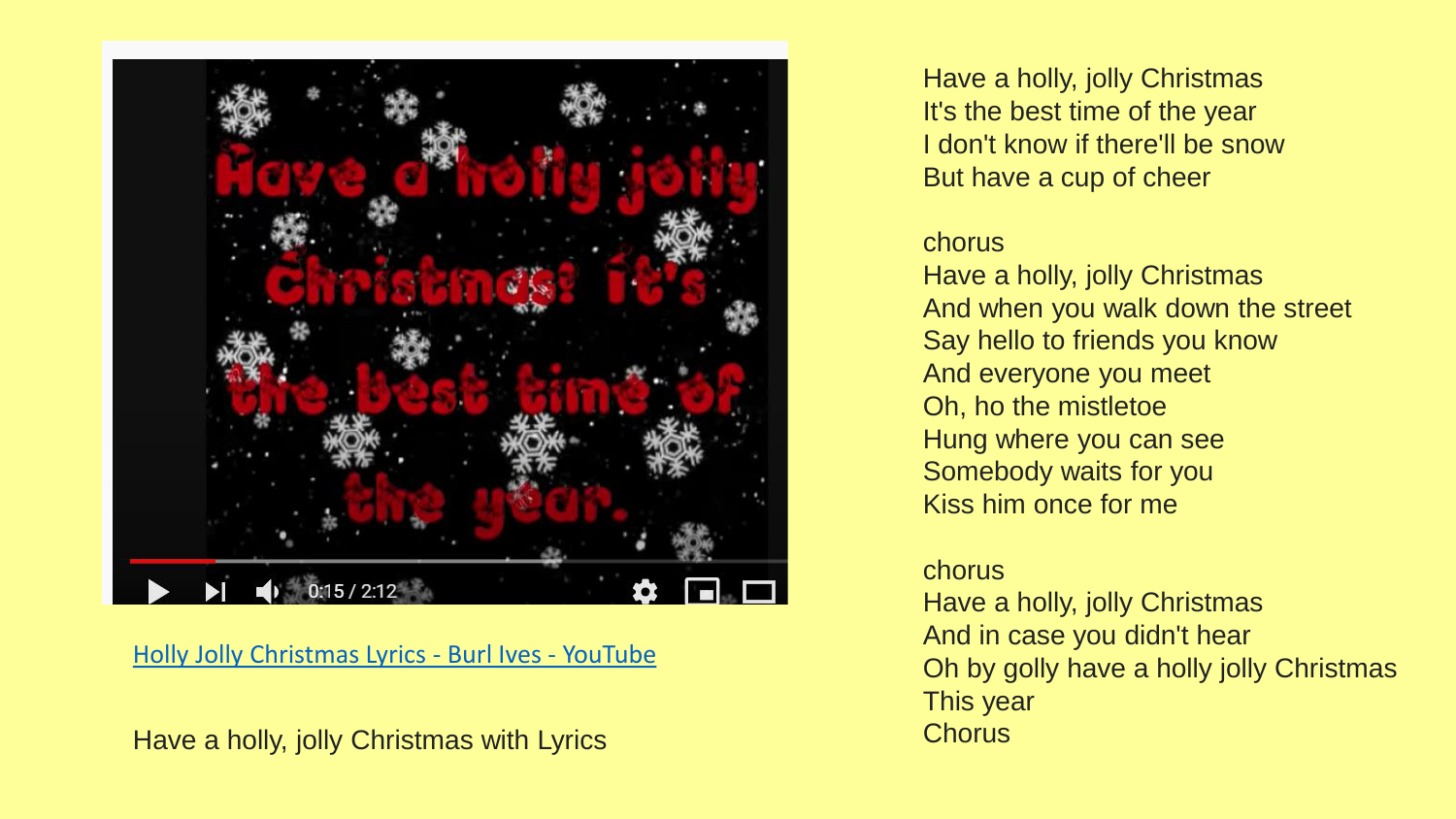

We wish you a merry Christmas – Finale <https://www.youtube.com/watch?v=g-OF7KGyDis> We wish you a merry Christmas We wish you a merry Christmas We wish you a merry Christmas and a happy new year

Good tidings we bring to you and your kin We wish you a merry Christmas and a happy new year Oh, bring us some figgy pudding Oh, bring us some figgy pudding Oh, bring us some figgy pudding

And bring it right here Good tidings we bring to you and your kin We wish you a merry Christmas and a happy new year We won't go until we get some We won't go until we get some We won't go until we get some

So bring it right here Good tidings we bring to you and your kin We wish you a merry Christmas and a happy new year We all like our figgy pudding We all like our figgy pudding We all like our figgy pudding With all its good cheers

Good tidings we bring to you and your kin We wish you a merry Christmas and a happy new year We wish you a merry Christmas We wish you a merry Christmas We wish you a merry Christmas and a happy new year